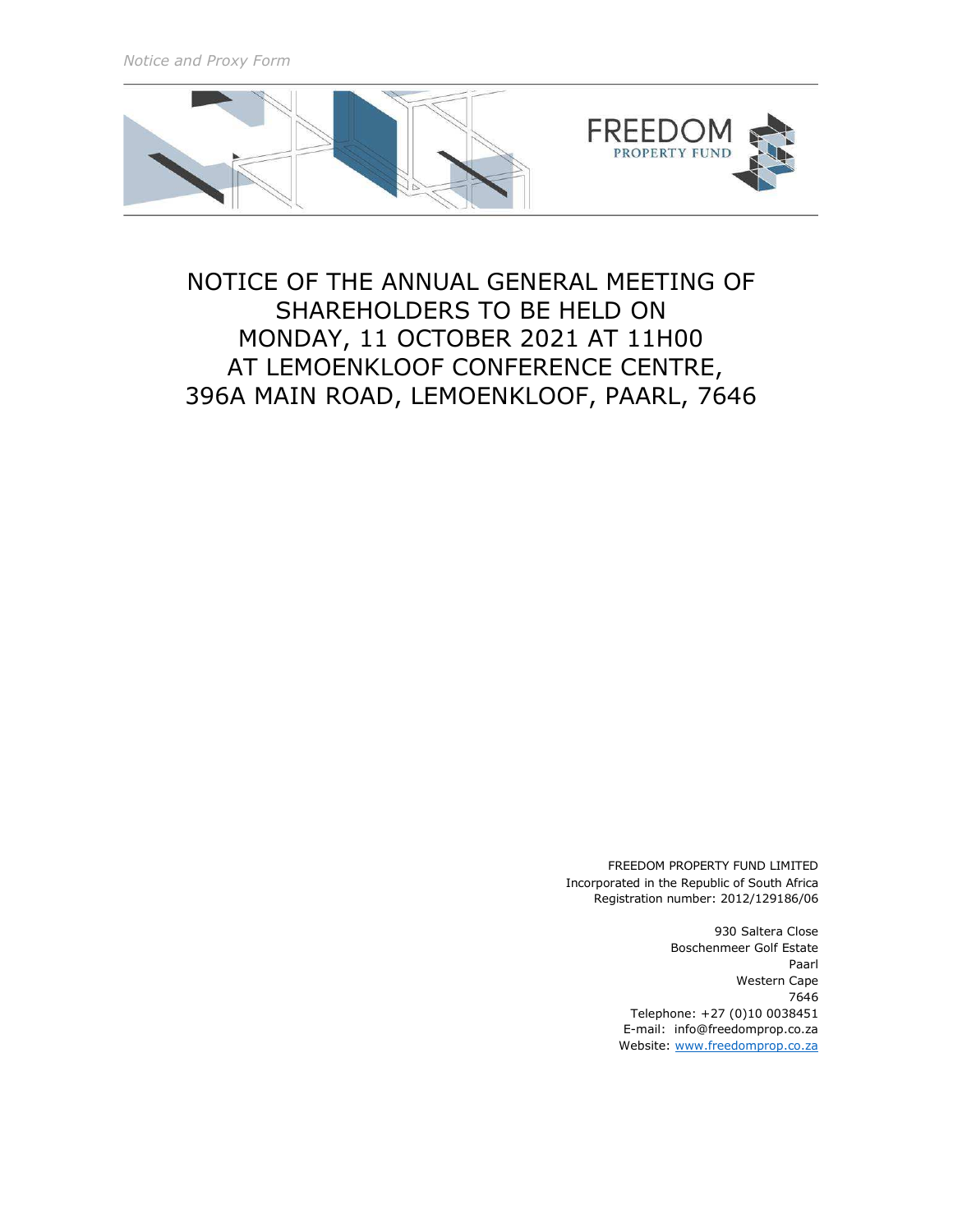# **NOTICE OF ANNUAL GENERAL MEETING**

Notice is hereby given of the annual general meeting of the shareholders of Freedom Property Fund Limited ("the **Company**"), to be held at 11:00 on Monday, 11 October 2021 at Lemoenkloof Conference Centre, 396A Main Road, Lemoenkloof, Paarl, 7646 ("the **Annual General Meeting**").

#### **Purpose**

The purpose of the Annual General Meeting is to transact the business set out in the agenda below.

## **Agenda**

- Presentation of the audited annual financial statements of the Company and its subsidiaries ("the Group"), which includes the report of the board of directors, the independent auditor's report and the audit and risk committee report for the financial years ended 28 February 2017, 28 February 2018, 28 February 2019 and 29 February 2020.
- The Group's audited annual financial statements for the years ended 28 February 2017, 28 February 2018, 28 February 2019 and 29 February 2020 are available on the Company's website, at www.freedomprop.co.za.
- To consider and, if deemed fit, approve, with or without modification, the ordinary and special resolutions set out below.

# **ORDINARY RESOLUTIONS**

*For the purposes of sections 62(3)(c) and 65(7) of the Act, unless otherwise specified, in order for each of the ordinary resolutions appearing hereunder to be passed, each resolution must be supported by more than 50% of the voting rights exercised on each ordinary resolution.* 

# **Consider and if deemed fit, passing, with or without modification, the following Ordinary Resolutions:**

## **Ordinary Resolution Number 1: Election and Re-election of Directors**

- 1.1 Resolved that Mr Izak Johannes Botha, who was appointed by the Board on 9 November 2020, be and he is hereby elected as a non-executive director of the Company in terms of the Memorandum of Incorporation.
- 1.2 Resolved that Mr Allan Groll, who was appointed by the Board on 9 November 2020, be and he is hereby elected as an independent non-executive director of the Company in terms of the Memorandum of Incorporation.
- 1.3 Resolved that Mr Sipho Lloyd Mpila, who was appointed by the Board on 9 November 2020, be and he is hereby elected as an independent non-executive director of the Company in terms of the Memorandum of Incorporation.
- 1.4 Resolved that Mr Jacobus Johannes Vos, who was appointed by the Board on 9 November 2020, be and he is hereby elected as an independent non-executive director of the Company in terms of the Memorandum of Incorporation.
- 1.5 Resolved that Mr Christo La Grange who retires by rotation at this Annual General Meeting but, being eligible to do so, offers himself for re-election be and is hereby re-elected as a non-executive director of the Company.

*Refer to Annexure A for a brief profile of each director standing for election and re-election, as the case may be.*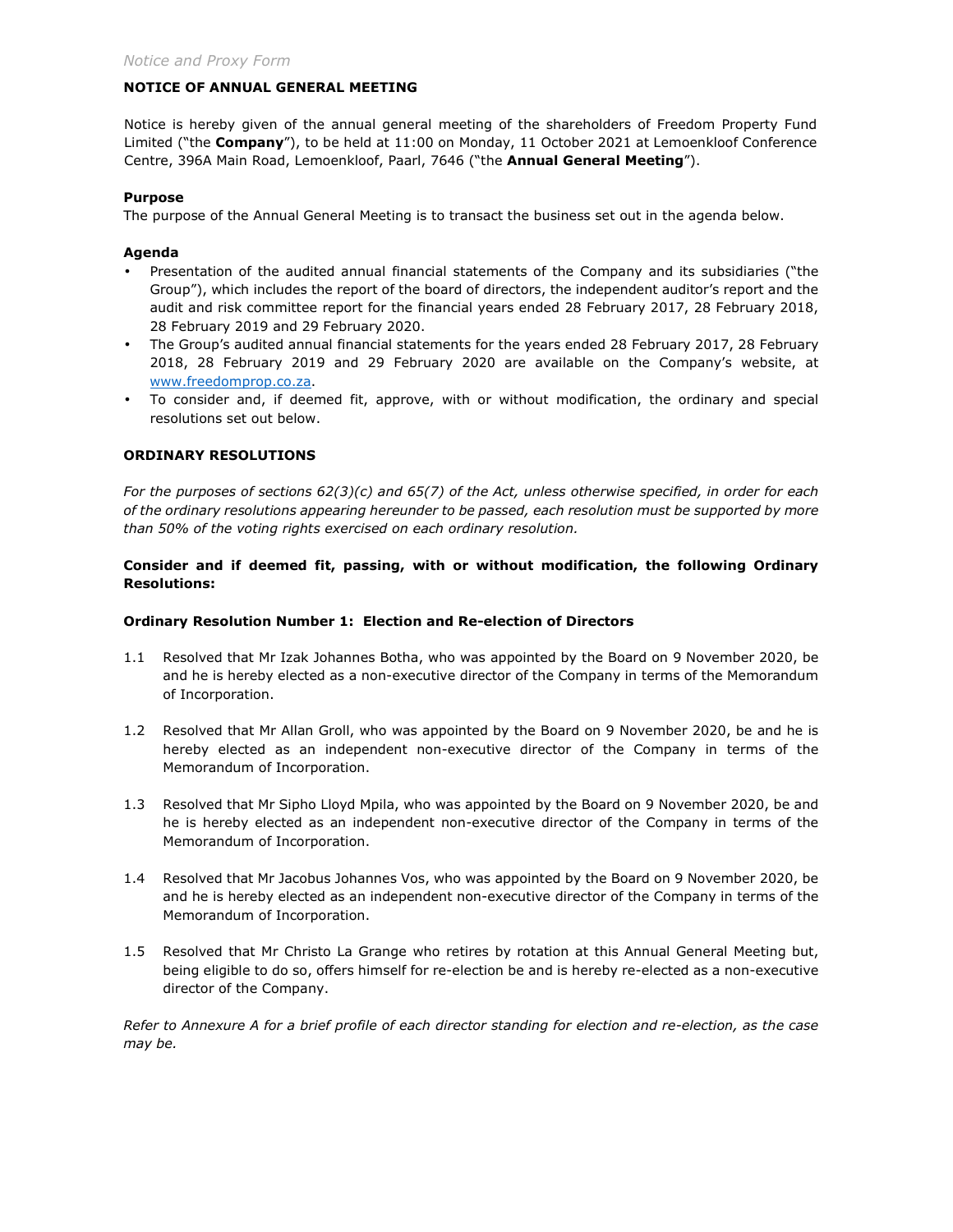#### **Ordinary Resolution Number 2: Election of Chairperson and Members of the Audit Committee**

To elect, by way of separate resolutions, the following Independent Non-Executive Directors as Members of the Company's Audit Committee until the conclusion of the next Annual General Meeting.

#### **2.1** *Mr Jacobus Johannes Vos (Independent Non-Executive Director & Chairperson)*

Resolved that, in terms of section 94(2) of the Companies Act, but subject to the passing of Ordinary Resolution Number 1.4 above, Mr Jacobus Johannes Vos, be and is hereby elected as a member and the Chairperson of the Audit Committee.

# **2.2** *Mr Allan Groll (Independent Non-Executive Director)*

Resolved that, in terms of section 94(2) of the Companies Act, but subject to the passing of Ordinary Resolution Number 1.2 above, Mr Allan Groll*,* be and is hereby elected as a member of the Audit Committee.

# **2.3 Mr Sipho Lloyd Mpila** *(Independent Non-Executive Director)*

Resolved that, in terms of section 94(2) of the Companies Act, but subject to the passing of Ordinary Resolution Number 1.3 above, Mr Sipho Lloyd Mpila*,* be and is hereby elected as a member of the Audit Committee.

#### **Ordinary Resolution Number 3: Re-appointment of External Auditors**

The Audit Committee, having satisfied itself that Moore Cape Town Inc. meet the independence requirements prescribed by section 94(8) of the Companies Act, recommends that Moore Cape Town Inc. ("the Auditors") be re-appointed as the independent registered auditors of the Company, with Mr Alan Billson being the individual registered auditor.

- **3.1** Resolved that Moore Cape Town Inc. be re-appointed as the external auditors of the Company with Mr Alan Billson being the individual registered auditor, until the conclusion of the next Annual General Meeting.
- **3.2** Resolved that the Board of Directors of the Company be authorised to determine the remuneration of the Auditors.

#### **Ordinary Resolution Number 4: Control of authorised but unissued ordinary shares**

Resolved that the authorised but unissued shares in the capital of the Company be and are hereby placed under the control and authority of the Directors of the Company ("Directors"), and that the Directors be and are hereby authorised and empowered to allot and issue all or any of such ordinary shares or to issue any options in respect of all or any of such ordinary shares to such person/s on such terms and conditions and at such times as the Directors may from time to time and in their discretion deem fit, subject to the provisions of sections 38 and 41 of the Companies Act, the Memorandum on Incorporation of the Company.

#### **Ordinary Resolution Number 5: Authority of Board of Directors**

Resolved that any two Directors of the Company be and are hereby authorised to do all such things, sign all such documents and procure the doing of all such things and the signature of all such documents as may be necessary for or incidental to the implementation of the resolutions passed at this Annual General Meeting.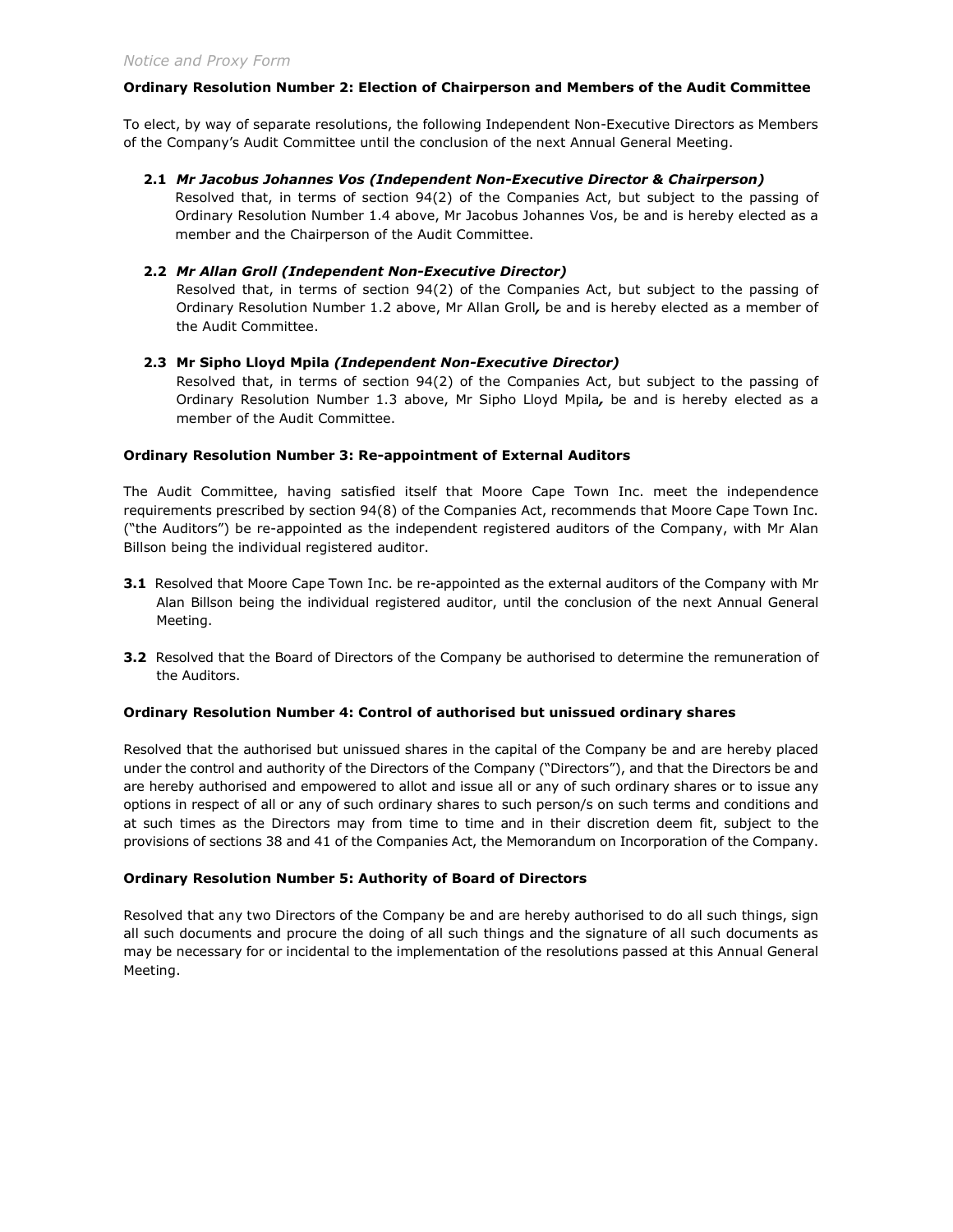#### **SPECIAL RESOLUTIONS**

*For the purposes of sections 62(3)(c) and 65(9) of the Companies Act, unless otherwise specified, in order for each of the special resolutions appearing hereunder to be passed, each resolution must be supported by at least 75% of the voting rights exercised on each special resolution.* 

# **Considering, and if deemed fit, passing, with or without modification, the following Special Resolutions:**

## **Special Resolution Number 1: Non-Executive Directors' Remuneration**

Resolved by way of special resolution that, in terms of section 66(9) of the Companies Act, the nonexecutive directors' remuneration for the period from 1 March 2020 to 28 February 2022, be and are hereby approved as follows::

| Position               | Committee                   | Current rate | Recommended<br>Increase $(\% )$ | <b>Proposed</b><br>Rate |
|------------------------|-----------------------------|--------------|---------------------------------|-------------------------|
| Chairperson            | Board and Committees        | R 275 000    | $0\%$                           | R 275 000               |
| Non-Executive Director | <b>Board and Committees</b> | R 220 000    | $0\%$                           | R 220 000               |

#### **Special Resolution Number 2: General Authority to Repurchase Shares**

Resolved by way of special resolution that the Company and/or any subsidiary of the Company be and is hereby authorised by way of a general approval as contemplated in section 48 of the Companies Act, to acquire issued ordinary shares of the Company, upon such terms and conditions and in such amounts as the Directors of the Company may determine, but subject to the Memorandum of Incorporation of the Company, the provisions of the Companies Act, and provided:

- this authority shall be valid until the Company's next Annual General Meeting, provided that it shall not extend beyond fifteen months from the date of the Annual General Meeting; and
- that authorisation thereto is given by the Company's Memorandum of Incorporation.

The authority will only be utilised to the extent that the Directors, after considering the maximum effect of such repurchase, for a period of at least 12 (twelve) months after the date of the Notice of Annual General Meeting are of the opinion that:

- the Company and the Company and its subsidiaries ("the Group") will be able to repay their debts in the ordinary course of business;
- the assets of the Company and the Group will exceed the liabilities of the Company and the Group, fairly valued according to International Financial Reporting Standards and on a basis recognised and measured in accordance with the accounting policies used in the latest audited annual Group financial statements;
- the Company and the Group have adequate share capital and reserves for ordinary business purposes;
- the Company and the Group have adequate working capital for ordinary business purposes;
- and a resolution by the board of directors that it has authorised the repurchase, that the Company and its subsidiaries have passed the solvency and liquidity test and that, since the test was performed, there have been no material changes to the financial position of the Group.

*The reason for and the effect of this Special Resolution Number 2 is to grant the Company's Directors a general authority, up to and including the date of the following Annual General Meeting, to approve the Company's purchase of shares in itself, or to permit a subsidiary of the Company to purchase shares in the Company. The Directors have no specific intention to effect the provisions of Special Resolution Number 2, but will continue to review the Company's position in considering whether to effect the provisions of Special Resolution Number 2.*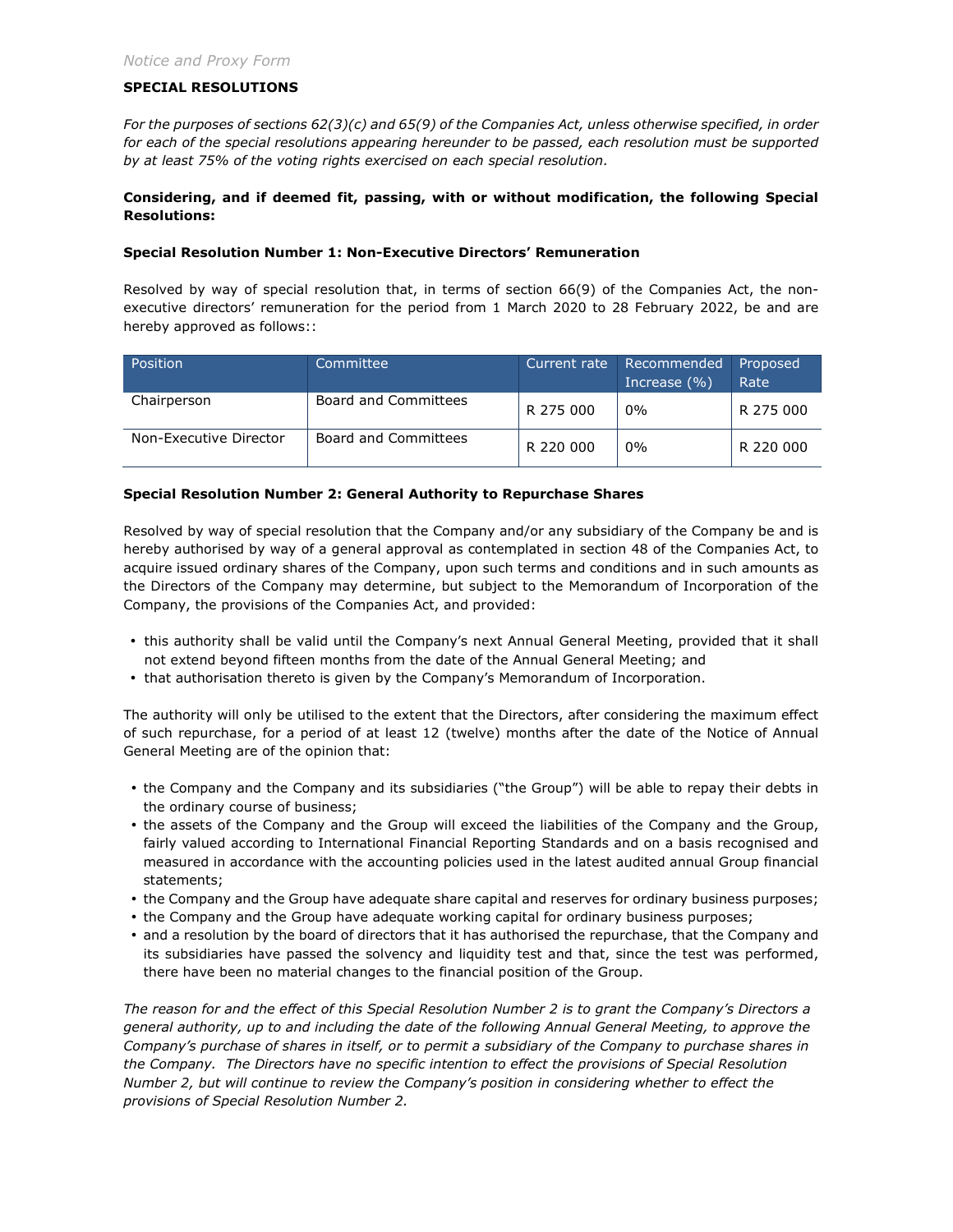# *Notice and Proxy Form*

# **Special Resolution Number 3: Financial assistance to be granted by the Company in terms of sections 44 and 45 of the Companies Act**

Resolved by way of special resolution to authorise, to the extent required in terms of sections 44 and 45 of the Companies Act, the Board (or any person/s authorised by the Board to do so), as it in its discretion thinks fit, but subject to compliance with the requirements of the Company's Memorandum of Incorporation and the Companies Act, to grant authority to the Company to provide:

- financial assistance as contemplated in section 44 of the Companies Act to any person approved by the Board (or any person or persons to whom the Board has delegated the power to approve recipients of the financial assistance); and
- direct or indirect financial assistance as contemplated in section 45 of the Companies Act:
	- to a related or inter-related company or corporation as contemplated in the Companies Act; and/or
	- to a member of such a related or inter-related company or corporation; and/or
	- to a director or prescribed officer of a related or inter-related company; and/or
	- to a person related to any such company, corporation, member, director or prescribed officer, for any purpose in the normal course of business of the Company, at any time during a period of 2 (two) years following the date on which this special resolution is passed.

The Board will, before making any such financial assistance available satisfy itself that:

- 1. immediately after providing the financial assistance, the Company will satisfy the solvency and liquidity test as set out in the Companies Act; and
- 2. the terms under which the financial assistance is proposed to be given are fair and reasonable to the Company.

*The reason for and effect of this Special Resolution Number 3 is to grant the Directors of the Company the authority for a period of 2 (two) years, from date of approval of the special resolution, to provide financial assistance to any Company or corporation which is related or inter-related to the Company. This means that the Company is authorised to, inter alia, grant loans to its subsidiaries and/or holding Company, to guarantee the debt of its subsidiaries and/or holding Company and to subordinate any claims that it may have against such companies or corporations in favour of third party banks and other financiers.* 

# **Special Resolution Number 4: Amendment to the Company's Memorandum of Incorporation**

Resolved by way of special resolution that, in terms of section  $16(1)(c)$  and section  $16(5)(a)$  of the Companies Act and with effect from the date of filing of the required Notice of Amendment with Companies and Intellectual Property Commission, that the existing Memorandum of Incorporation of the Company be and is hereby deleted in its entirety and supplemented with a new Memorandum of Incorporation initialled by the chairperson for identification purposes.

*The reason for and effect of this Special Resolution Number 4 is to adopt a new Memorandum of Incorporation that no longer makes reference to the JSE Listings Requirements.*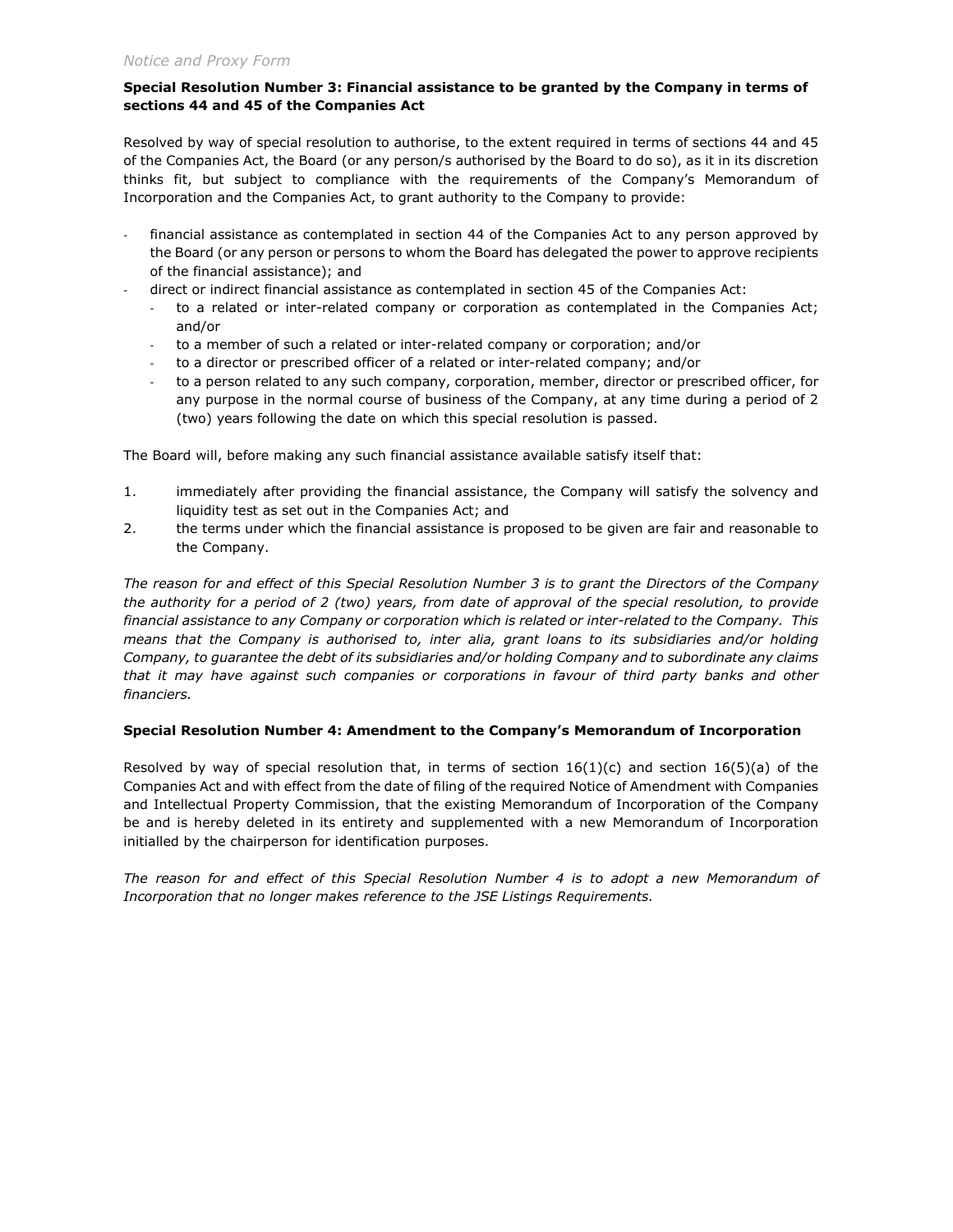# **OTHER BUSINESS**

To transact such other business as may be transacted at an Annual General Meeting.

#### **VOTING**

- 1. The date on which shareholders must be recorded as such in the share register maintained by the transfer secretaries of the company ("**the Share Register**") for purposes of being entitled to receive this notice is **Monday, 13 September 2021.**
- 2. The date on which shareholders must be recorded in the Share Register for purposes of being entitled to attend and vote at this Annual General Meeting is **Friday, 08 October 2021**, with the last day to trade being **Tuesday, 05 October 2021.**
- 3. Shareholders entitled to attend and vote at the annual general meeting may appoint one or more proxies to attend, speak and vote thereat in their stead. A proxy need not be a shareholder of the Company. A form of proxy, which sets out the relevant instructions for its completion, is enclosed for use by such shareholders who wish to be represented at the annual general meeting. Completion of a form of proxy will not preclude such shareholder from attending and voting (in preference to that shareholder's proxy) at the annual general meeting. Forms of proxy must be completed and lodged at or posted to the transfer secretaries:

4 Africa Exchange Registry (Pty) Ltd

4<sup>th</sup> Floor, Building A Hill on Empire 16 Empire Road Parktown 2193

Email: freedom@4axregistry.co.za

so as to be received by the transfer secretaries by not later than 11:00 on **Thursday, 7 October 2021**, provided that any form of proxy not delivered to the transfer secretaries by this time may be handed to the chairman of the annual general meeting at any time before the appointed proxy exercises any shareholder rights at the annual general meeting.

**By Order of the Board** 

**Statucor Proprietary Limited**  Company Secretary Cape Town 16 September 2021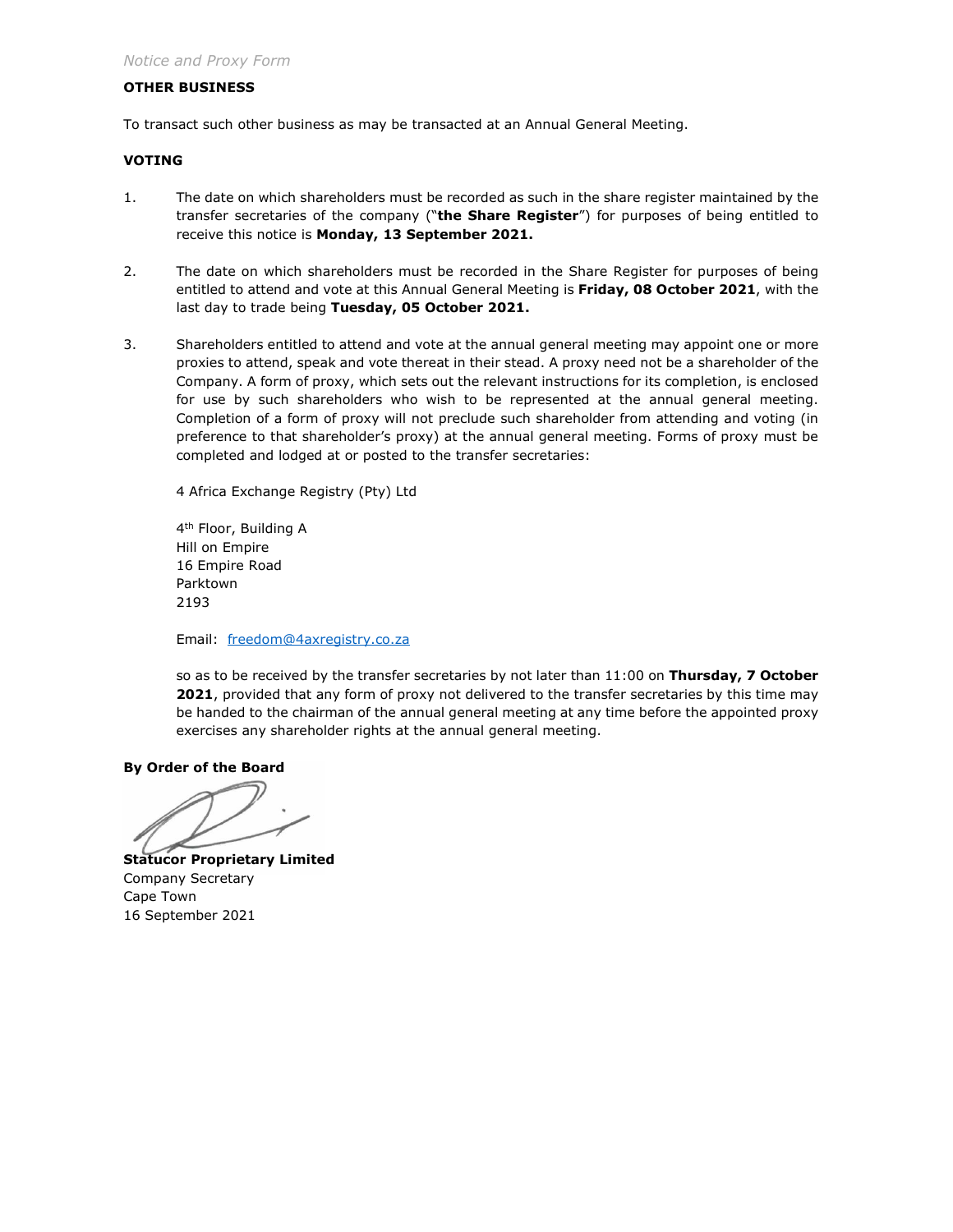#### **Annexure A – Summary of directors profiles**

**Mr Sipho Lloyd Mpila (50)** 

Independent Non-Executive Director Appointed: 9 November 2020

Sihpo completed articles of clerkship with KPMG in 1997, after completion he joined KPMG consulting in their Strategy and Strategic Financial management division. On leaving KPMG he joined Standard Corporate and Merchant Bank (SCMB) in the Corporate Banking division with a primary focus on mining clientele banking. He honed his knowledge in Small and Medium Enterprise financing and deal structuring in the SME sector, with Business Partners Ltd. Spent 3 years at Marriott Merchant Bank in the Corporate Finance division, as a corporate Finance consultant, where the main focus was on JSE listing, Debt/Equity raising, Mergers and Acquisitions and JSE sponsor/designated advisor work and due diligences. In 2005 joined as Investment Manager at Mineworkers Investment Company the investment wing of the National Union of Mineworkers. During that time, represented the company in its investment as a non- executive director at the following companies Vaaltrucar and Izazi Solutions.

#### **Mr Allan Groll (67)**

Independent Non-Executive Director Appointed: 9 November 2020

Allan has been an active participant in the South African property and equity markets for more than 20 years. He was previously a director of Spearhead Property Group Limited, Ingenuity Property Investments Limited, Wooltru Limited and Mazor Group Limited. He is currently an executive director of Trematon Capital Investments Ltd and a director of various other companies within the Trematon Group.

#### **Mr Jacobus Johannes Vos (39)**

Independent Non-Executive Director Appointed: 9 November 2020

Jac is qualified as a chartered accountant, having graduated from Stellenbosch University. Jac completed his articles at Moores Rowland and joined Trematon Capital Investment Ltd in 2009. He is currently a director of various companies within the group and also the group company secretary.

#### **Dr Izak Johannes Botha (72)**

Non-Executive Director Appointed: 9 November 2020

Izak holds a D Com degree from the University of Pretoria. Izak started his career as a Banking and Economics Lecturer at the University of Pretoria and then moved into commerce where he was an economist and director for various banks. In 1997 Izak was appointed as Managing Director of Nedcor Investment Bank Ltd and in 2002 he was appointed as a director of Nedcor Ltd. After his retirement from Nedbank and the Board of Nedcor Ltd in May 2004 Izak acted as a director and owner/shareholder of various companies specializing in leasing, property development and solar farms.

#### **Mr Christo La Grange (53)**

Non-Executive Director Appointed: 14 March 2018

Christo was the managing director of Kadoma Investments from inception in 1997 until the company was incorporated into Freedom Property Fund Ltd. Christo was responsible for the day to day operations as well as the development of Steelpoort Industrial Park . This opportunity made it possible for him to develop Kadoma from planning phase, right through to construction, implementation, rental and sales. With a vast engineering background Christo was able to oversee the planning, manufacture, construct and erection of all buildings, electrical installation, roads, water supply systems and other infrastructure, by means of a very small inhouse project team on site.

Christo has been a directors of various companies including TVE Engineering, a company that was bought by Alliances Mining Corporation and then a listed entity on the JSE Altx. Christo has served as a non-executive director on the board of Freedom Property Fund Ltd since 2018.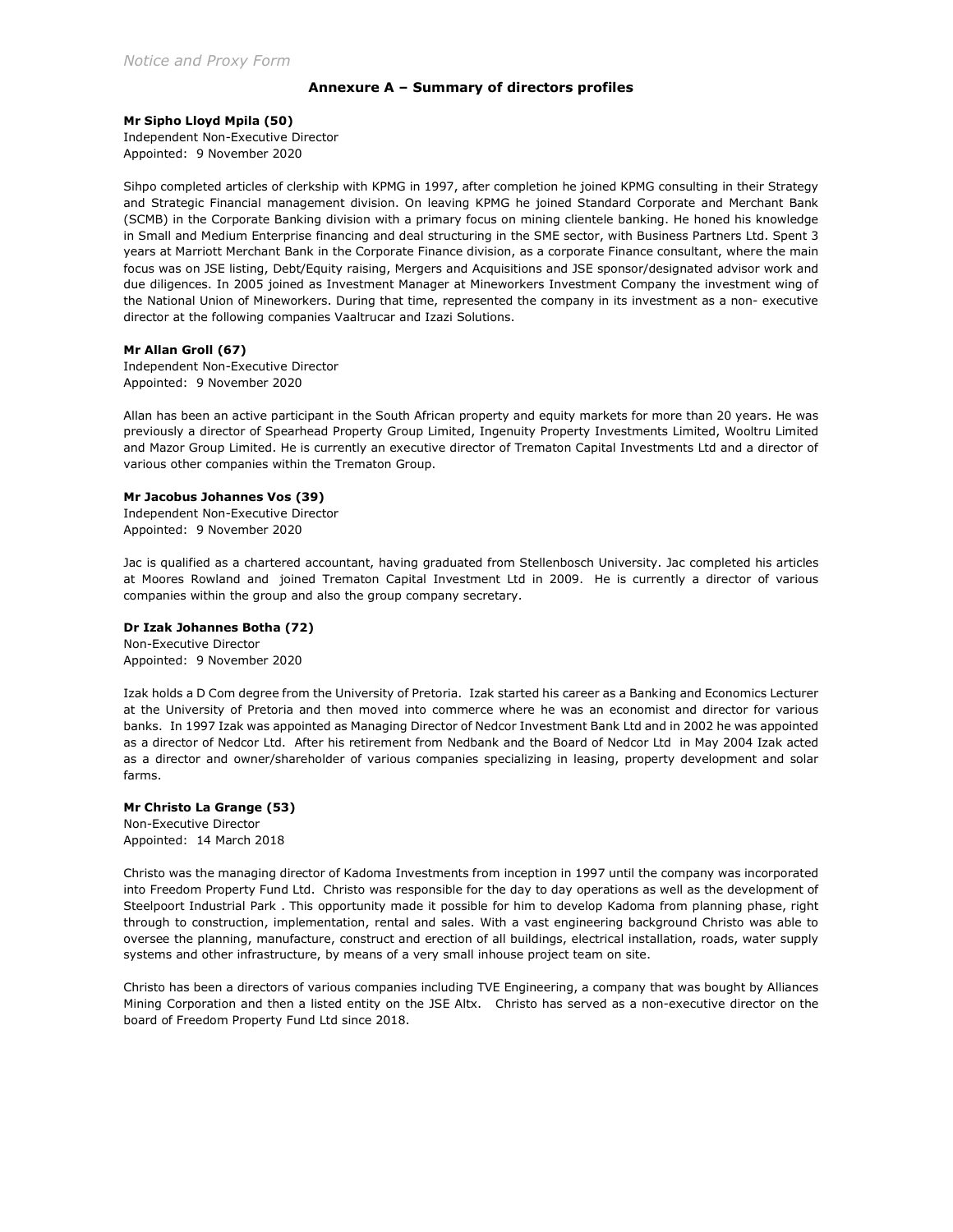#### **FREEDOM PROPERTY FUND LIMITED**

Incorporated in the Republic of South Africa Registration number: 2012/129186/06 ("the Company")

#### **Form of Proxy**

For the use of shareholders at the Freedom Property Fund Limited annual general meeting to be held at Lemoenkloof Conference Centre, 396A Main Road, Lemoenkloof, Paarl, 7646 on Monday, 11 October 2021 at 11h00 ("the Annual General Meeting").

#### I/We (please print name in full)

of (address)<br>being a shareholder(s) of the Company and holding ordinary shares hereby appoint (name in block letters)

1. or failing him/her,

2. or failing him/her,

3. the Chairman of the Annual General Meeting as my/our proxy to attend, speak and vote on my/our behalf at the Annual General Meeting for the purposes of considering and, if deemed fit, passing with or without modification, the resolutions to be proposed thereat and at each adjournment or postponement thereof, and to vote for and/or against the resolutions and/or abstain from voting in respect of the shares in the issued share capital of the Company registered in my/our name(s) in accordance with the following instructions

|                                     |                                                                                                          | <b>Number of votes</b><br>(one vote per ordinary share) |                |                |
|-------------------------------------|----------------------------------------------------------------------------------------------------------|---------------------------------------------------------|----------------|----------------|
| <b>Ordinary resolutions</b>         | <b>Agenda Item</b>                                                                                       | For                                                     | <b>Against</b> | <b>Abstain</b> |
| Ordinary resolution number 1.1      | Confirmation of appointment of Mr IJ Botha as a non-executive<br>director of the Company                 |                                                         |                |                |
| Ordinary resolution number 1.2      | Confirmation of appointment of Mr A Groll as an independent non-<br>executive director of the Company    |                                                         |                |                |
| Ordinary resolution number 1.3      | Confirmation of appointment of Mr SL Mpila as an independent non-<br>executive director of the Company   |                                                         |                |                |
| Ordinary resolution number 1.4      | Confirmation of appointment of Mr JJ Vos as an independent non-<br>executive director of the Company     |                                                         |                |                |
| Ordinary resolution number 1.5      | Re-election of Mr C La Grange as a non-executive director of the<br>Company                              |                                                         |                |                |
| Ordinary resolution number 2.1      | Appointment of Mr JJ Vos as a member of the Audit Committee                                              |                                                         |                |                |
| Ordinary resolution number 2.2      | Appointment of Mr A Groll as a member of the Audit Committee                                             |                                                         |                |                |
| Ordinary resolution number 2.3      | Appointment of Mr SL Mpila as a member of the Audit Committee                                            |                                                         |                |                |
| <b>Ordinary resolution number 3</b> | Confirmation of the re-appointment of Moore Cape Town Inc as<br>external auditors of the Company         |                                                         |                |                |
| <b>Ordinary resolution number 4</b> | Control of the authorised by unissued ordinary shares                                                    |                                                         |                |                |
| <b>Ordinary resolution number 5</b> | Authority to implement resolutions passed at this AGM                                                    |                                                         |                |                |
| <b>Special resolutions</b>          | Agenda item                                                                                              | For                                                     | <b>Against</b> | <b>Abstain</b> |
| Special resolution number 1         | Approval of the non-executive directors' remuneration                                                    |                                                         |                |                |
| Special resolution number 2         | General authority to acquire repurchase shares                                                           |                                                         |                |                |
| Special resolution number 3         | Financial assistance to be granted by the Company in terms of<br>sections 44 and 45 of the Companies Act |                                                         |                |                |
| Special resolution number 4         | Amendment to the Company's Memorandum of Incorporation                                                   |                                                         |                |                |

Please indicate your voting instruction by inserting the number of shares (or an "X" should you wish to vote all of your shares) in the space provided. Unless otherwise instructed, my/our proxy may vote as he/she thinks fit.

Signed at on 2021.

**Signature** 

Assisted by (where applicable)

Number of shares